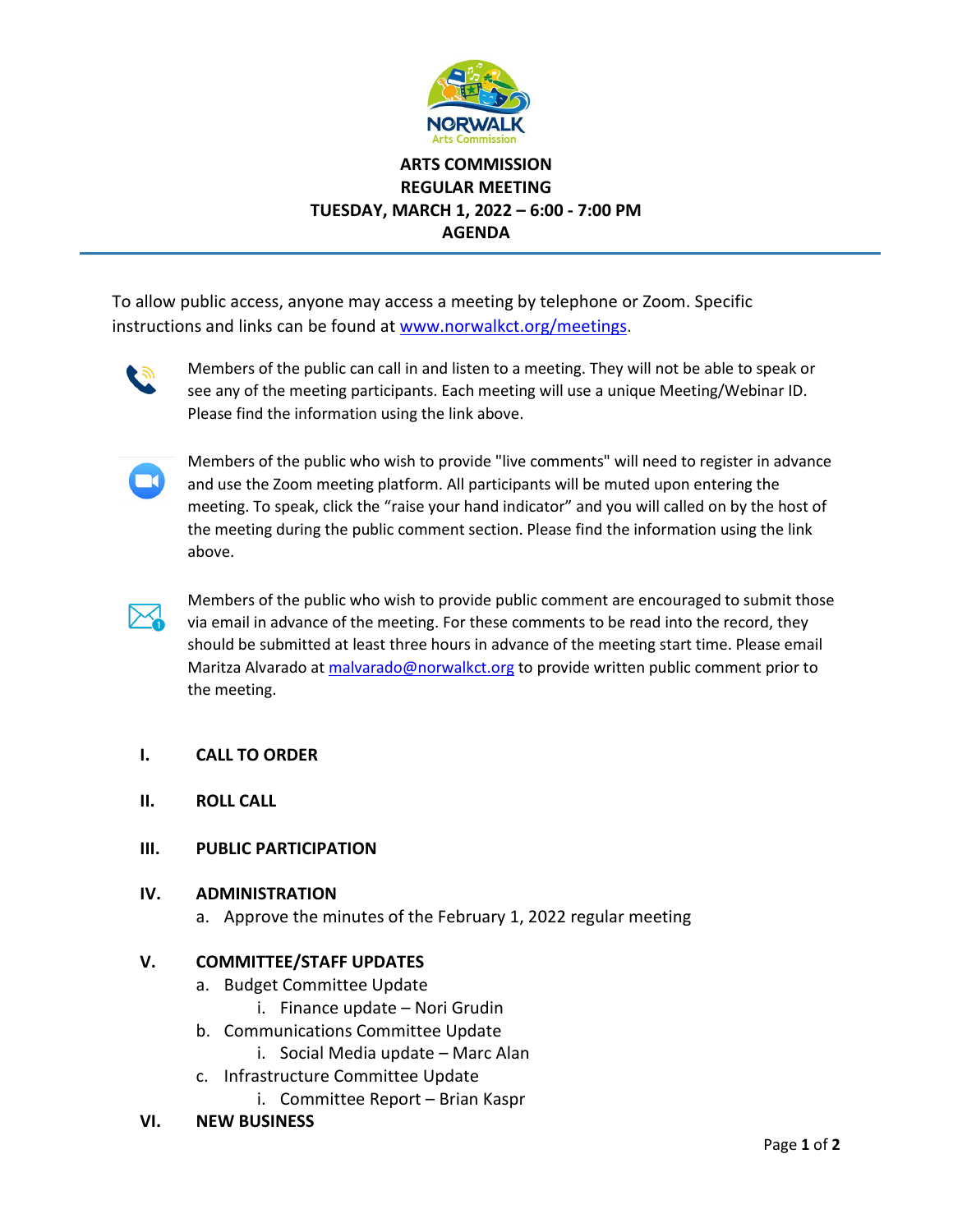- a. Review of Norwalk City Hall Art Gallery proposal. (Austin, TX People's Gallery)
- b. Review of EcoEvolution/5Fingaz Washington Street/Ironworks Mural Proposal.

## **VII. OLD BUSINESS**

a. Approve the installation of lighting for the pumping station mural in an amount not to exceed \$5,000. **Account No. 092114505777**

# **VIII. ADJOURNMENT**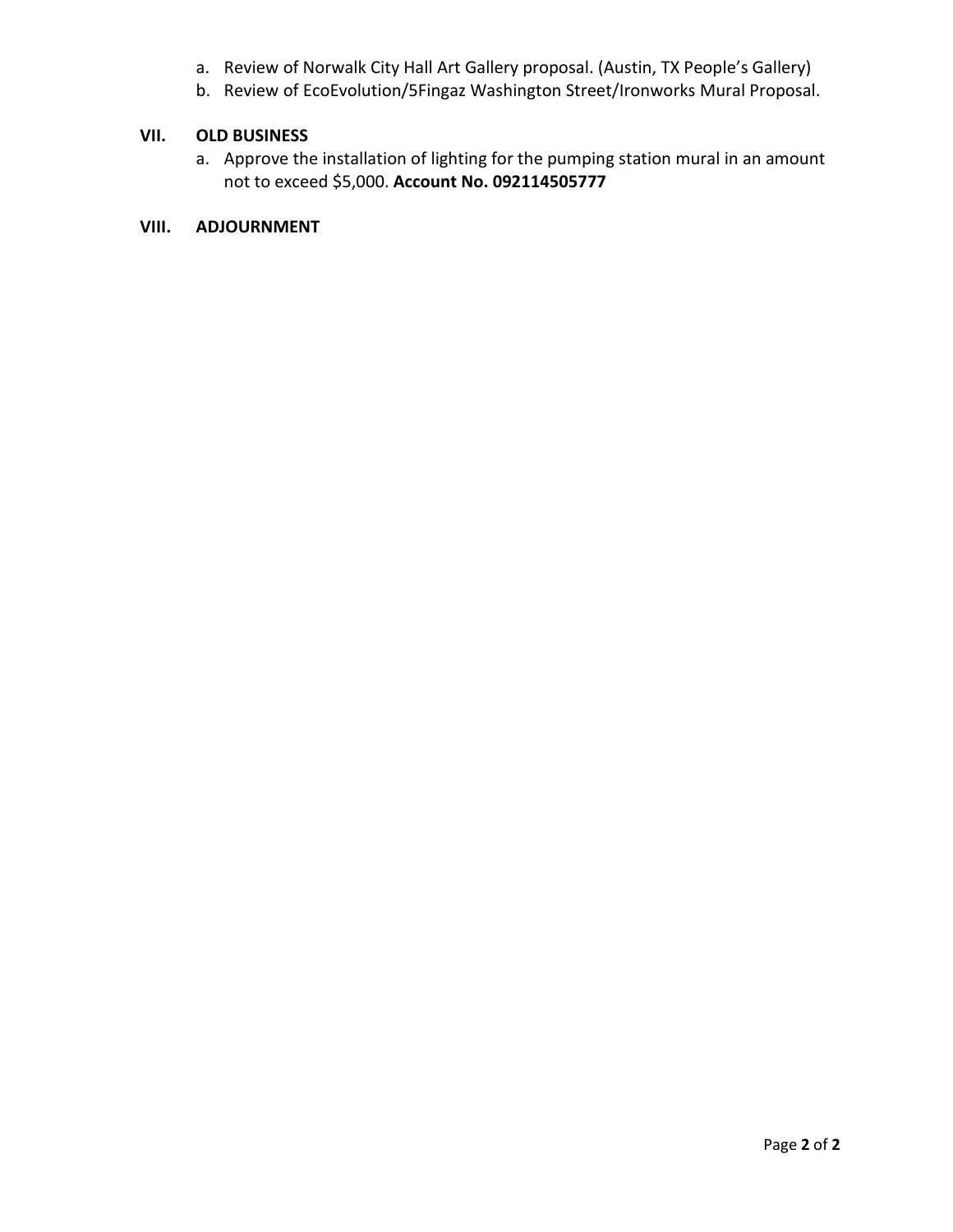# **City of Norwalk Arts Commission Regular Meeting February 1, 2021**

**ATTENDANCE**: Mark Alan, Janet Evelyn, Steve Rust, Brian Kaspr, Heidi Alterman, Liz Tardiff, Robert Abriola, Melissa Metuska, Nori Gruden (6:20)

**STAFF**: Sabrina Church

**OTHER:** Julio Pardo, Artist; Duvian Montoya, Artist; Marina

## **I. CALL TO ORDER**

Chairman Alan Called to meeting to order at 6:00.

## **II. ROLL CALL**

Chairman Alan gave a roll call of the members present.

There was a quorum present.

## **III. PUBLIC PARTICIPATION**

 Marina spoke about the Georgetown school of Arts at the Senior Center. Her children took classes with the school pre-covid. As the senior center is not available to host these lessons, she is asking the commission to help her find a space to hold classes. Brian Kaspr suggested the wallpaper space. Chairman Alan asked her to email more details and he and Mr. Kaspr will follow up with her. Mr. Montoya offered to hold classes in the Art Space.

## **IV. ADMINISTRATION**

a) Approve the minutes of the November 9, 2021 regular meeting.

**\*\*\*\*Ms. Tardiff moved to approve the minutes with a name change in section 3. \*\*\*\*Mr. Metuska seconded the motion.**

City of Norwalk Arts Commission Regular Meeting February 1, 2021 1 **\*\*\*\*Ms. Alterman and Ms. Evelyn abstained. The motion passed with a quorum of six.**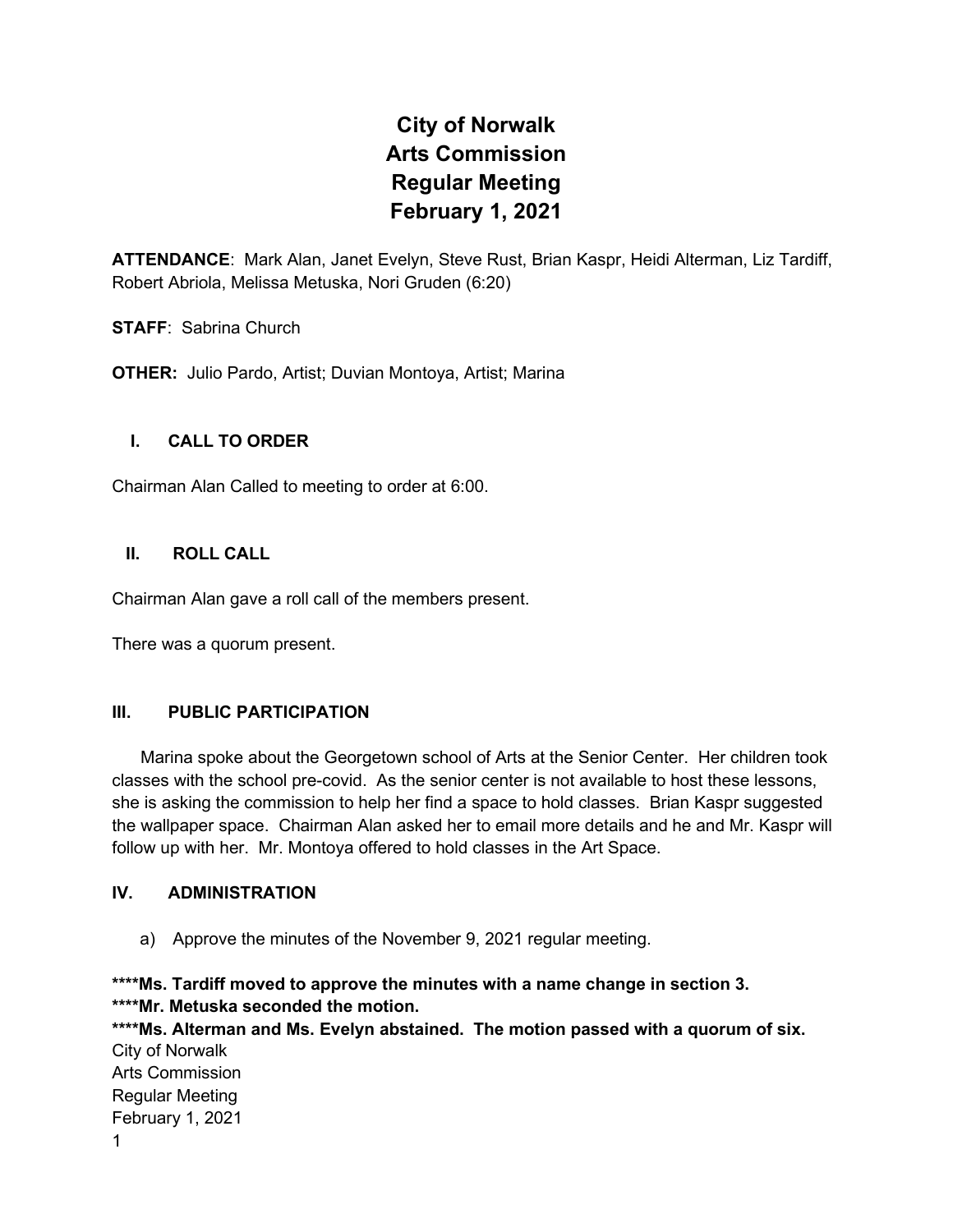## **b) Approval of the minutes of Dec 7, 2022**

**\*\*\*\* Mr. Kaspr moved to approve the minutes of December 7, 2022.**

**\*\*\*\* Ms. Metuska seconded the motion.**

**\*\*\*\* Ms. Evelyn abstained. The motion passed with a quorum.**

## **V. COMMITTEE/STAFF UPDATES**

# **a. Budget Committee Update i. Finance update – Nori Gruden**

Ms. Church gave an update. The request for \$50,000 for art in public places was put in. The Public Art Maintenance Fund will come out of the American Recovery Act.

Ms. Church gave an update on the public art inventory. The last time this was done was 2016. Once it's completed, the inventory will be put online so the public can access information about the art and its location.

A request was made for the same operating budget as last year; \$14,000.

Ms. Church reached out to the Visit Norwalk team, to see if they will take over the social media and newsletter. A new special events staff person should be on board in the next month.

There is a balance of \$8,000 remaining in the budget.

Mr. Alan discussed how it is unclear what is appropriate to support with the events budget. Ms. Church explained that the Arts Commission should only support events where they have a physical presence there to promote the commission.

There is \$13,000 left in the MLK art project capital budget.

There is \$25,000 left in the art in public places budget.

# **b. Communications Committee Update i. Social Media update – Michelle Rakowsky & Marc Alan**

Ms. Rakowsky is continuing to handle social media which has been going very well. Chairman Alan put out a newsletter on MLK Day about the MLK project.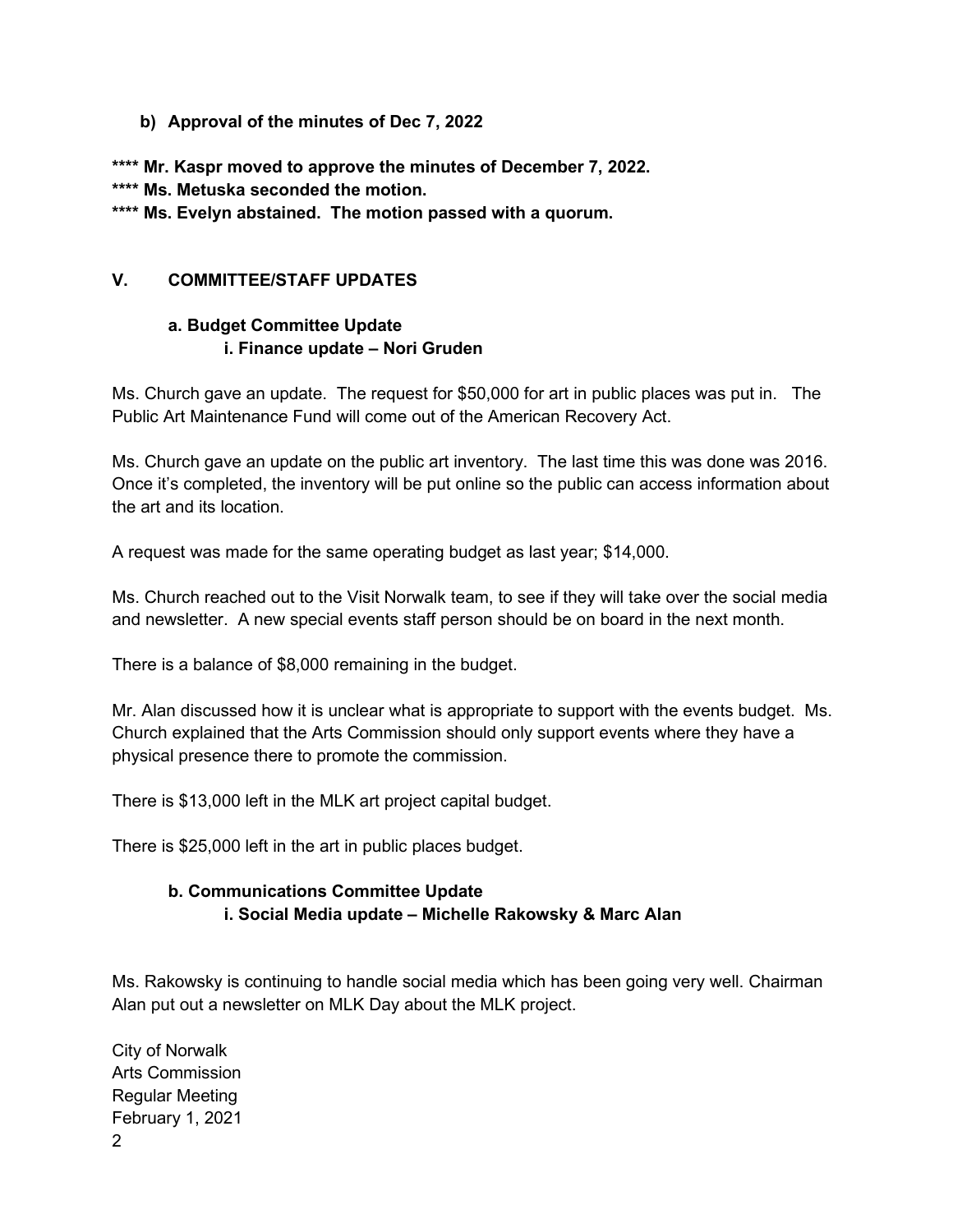The newsletter had an open rate of 37.5% and received positive feedback as well as emails in response.

# **c. Infrastructure Committee Update i. Underpass Update - Brian Kaspr**

Mr. Kaspr reported that they are wrapping up the final piece of the MLK project. He would like to use what is left in the capital budget for a mural in another underpass in the MLK Blvd.

Ms. Church stated that the commission can move forward with a call for artists for the next mural and choose a location. These will then need to be voted on and approved.

# **VI. NEW BUSINESS**

Mr. Rust gave a proposal for installing lighting over the finished mural on the MLK corridor. Four floodlights will be installed to highlight the artwork. This will increase visibility and security.

A motion and photo sensor switch and a timer will be used. It requires very little power. Estimates are 140 watts for the course of the year for a total1600 hours, well under \$50/year.

The next steps will be to reach out to Public Works and OMI which owns the facility. Ms. Church mentioned the utility company may cover the cost of the electricity through a community fund.

Mr. Rust will continue to gather more information, and sources will be researched to cover the funding.

Ms. Metuska had an art teacher from the Narimack School reach out to the commission asking about artists coming to classes to talk about what it is like to be an artist, share their work, etc. Currently, all campuses are closed, this would be when the schools open up again.

Chairman Alan suggested that the communications committee could work on this. Mr. Kaspr volunteered to be the first artist.

# **VII. OLD BUSINESS - MLK Project - Janet Evelyn and Julio Pardo**

Ms. Evelyn reported that there is \$7,500 allocated for the student part of the MLK project. Mr. Pardo presented the students artists project budget, and how it will be implemented. It will be a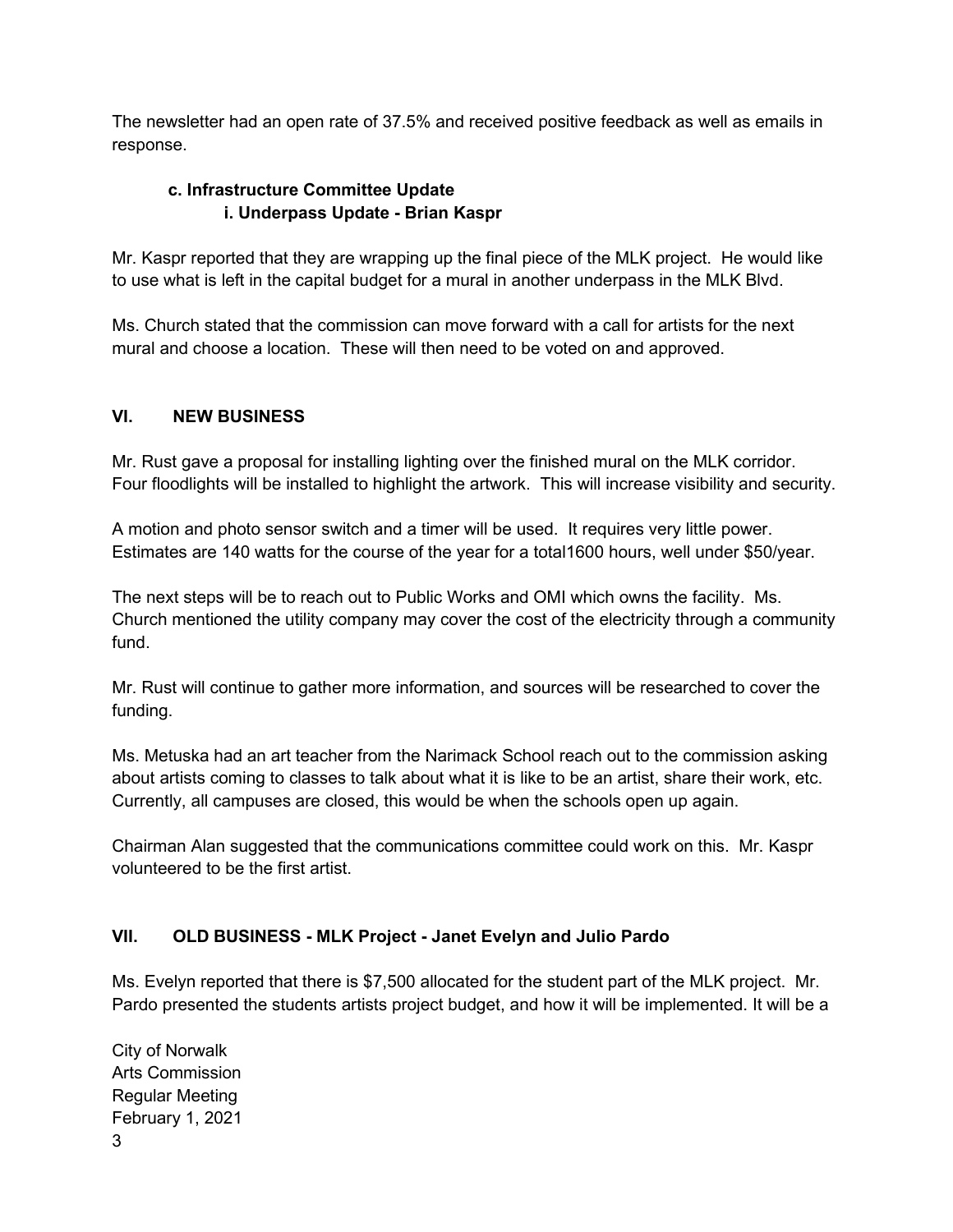four-class structure, taught by Jahmaine West. It will be a total of 50 hours of his time. Eight students and four sites will be chosen. The timeframe is February - June 2022.

Chairman Alan asked about the materials costs. Mr. Pardo explained this would cover the cost of paints and brushes needed to create the artwork.

Chairman Alan asked for clarification on the insurance cost. Mr. Pardo took this number from previous similar projects and clarified that this was to cover the students and teacher for any accidents or liabilities.

Chairman Alan asked about the costs for the Art Space. Mr. Pardo explained that this would vocer the time spent in choosing the students and keeping the space open while the students were meeting there.

Ms. Evelyn asked if the students would come from the MLK Corridor. Mr. Pardo confirmed that this stipulation could be included.

Ms. Evelyn discussed some reservations with having the program run through the Art Space. The first is that it is a for profit business, and it is not in the MLK Corridor. Mr. Pardo mentioned other spaces he has looked at, but none of them are set up for this type of project.

Chairman Alan expressed concern with spending money allocated to enhance the MLK corridor in this way.

**\*\*\* Ms Metuska Moved to approve the project as presented.**

## **\*\*\* Mr. Kaspr seconded the motion.**

**\*\*\*\*The committee voted against going forward with this project as presented.**

The committee would like to have the program reevaluated, with lower costs and have it presented it again to the commission for possible approval.

Ms. Evelyn clarified that the goal is to ensure that the student art learning program includes students in the MLK corridor. And that the \$13,000 earmarked for the MLK Corridor stays within the corridor.

Chairman Alan would like there to be more public art in Norwalk, and more opportunities for working artists.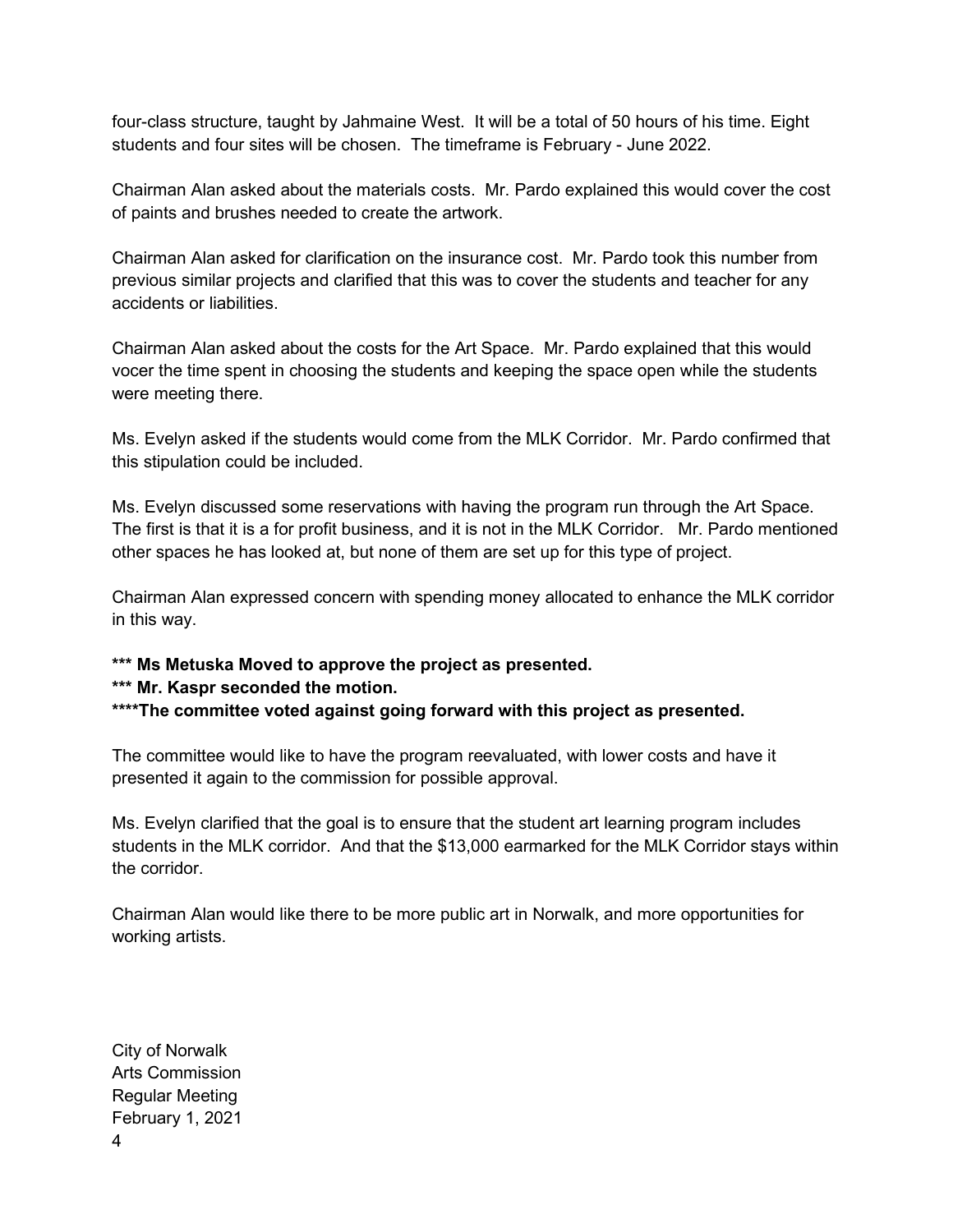## **VIII. ADJOURNMENT**

# **\*\*\*\*Mr. Alan moved to adjourn the meeting. \*\*\*\*The motion passed unanimously.**

The meeting was adjourned at 7:50.

Respectfully submitted,

[Amy Chaple](mailto:amy@mocawestport.org) Telesco Secretarial Services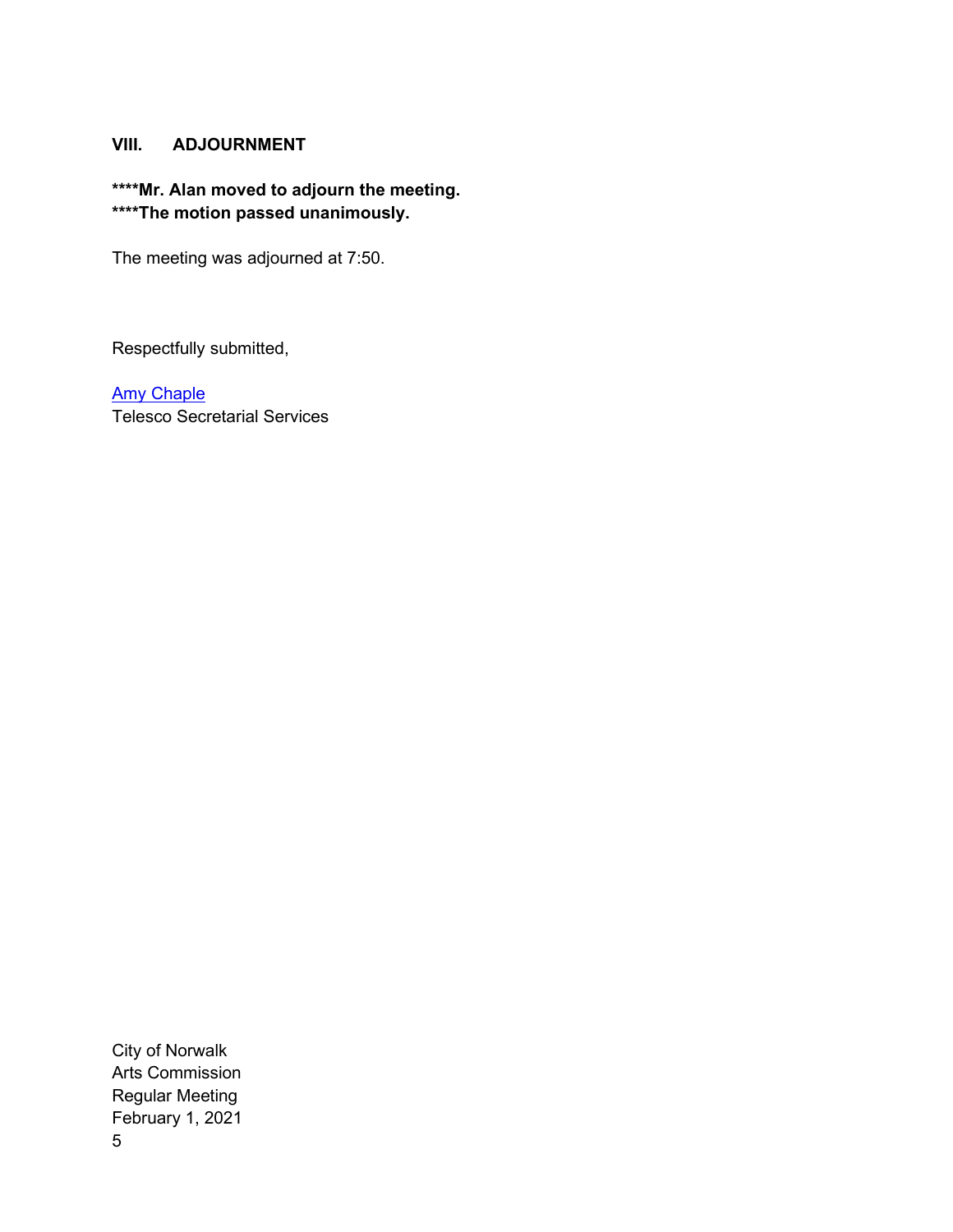|             | <b>Norwalk Arts Commission FY 2021-22</b> |  |              |        |                |          |  |  |  |
|-------------|-------------------------------------------|--|--------------|--------|----------------|----------|--|--|--|
|             | <b>Printing &amp; Duplication</b>         |  |              |        |                |          |  |  |  |
|             | Account # 01-14-50-5221                   |  |              |        |                |          |  |  |  |
|             |                                           |  |              |        |                |          |  |  |  |
| Date        | Description                               |  | <b>Debit</b> | Credit | <b>Balance</b> |          |  |  |  |
|             | 1-Jul Beginning Balance                   |  |              |        |                | 1,500.00 |  |  |  |
| 14-Jul Gway |                                           |  | 370.00       |        |                | 1,130.00 |  |  |  |
|             | 9-Nov Transfer to #5329                   |  | 250.00       |        |                | 880.00   |  |  |  |
|             |                                           |  |              |        |                | 880.00   |  |  |  |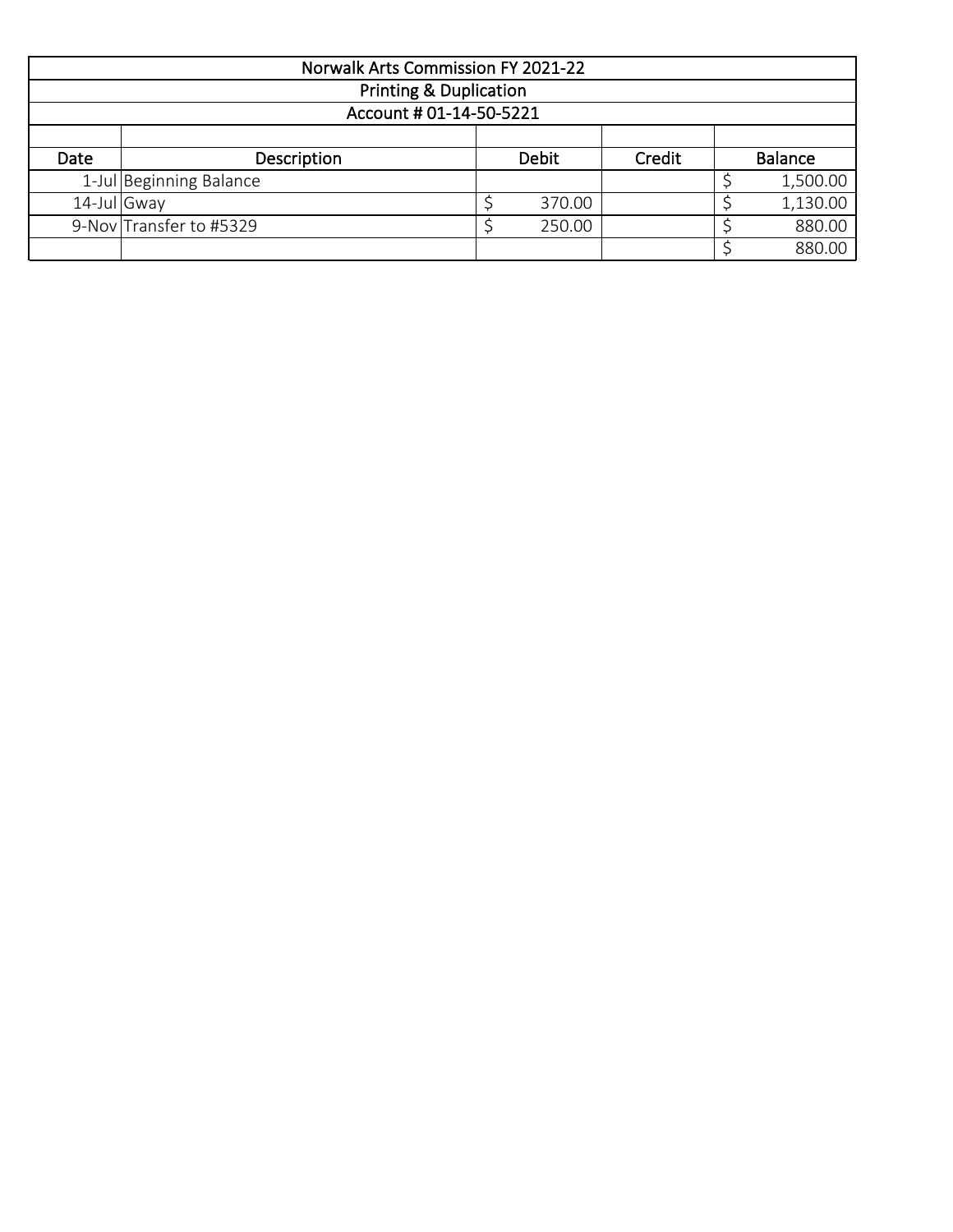|               | Arts Commission FY 2021-22          |    |                             |    |          |    |                |  |  |
|---------------|-------------------------------------|----|-----------------------------|----|----------|----|----------------|--|--|
|               |                                     |    | <b>Secretarial Services</b> |    |          |    |                |  |  |
| 01-14-50-5225 |                                     |    |                             |    |          |    |                |  |  |
|               |                                     |    |                             |    |          |    |                |  |  |
| Date          | Description                         |    | Debit                       |    | Credit   |    | <b>Balance</b> |  |  |
|               | 1-Jul Beginning Balance             |    |                             |    |          | \$ | 2,100.00       |  |  |
|               | Created PO for Telesco              |    |                             |    |          |    |                |  |  |
|               | 7-Jul Secretarial Servies           | \$ | 2,100.00                    | \$ | 2,100.00 | \$ | 2,100.00       |  |  |
|               | 11-Aug Telesco Secretarial Services | \$ | 120.00                      |    |          | \$ | 1,980.00       |  |  |
|               | 14-Sep Telesco Secretarial Services | \$ | 120.00                      |    |          | \$ | 1,860.00       |  |  |
|               | 14-Oct Telesco Secretarial Services | \$ | 120.00                      |    |          | \$ | 1,740.00       |  |  |
|               | 15-Nov Telesco Secretarial Services | \$ | 120.00                      |    |          | \$ | 1,620.00       |  |  |
|               | 13-Dec Telesco Secretarial Services | \$ | 120.00                      |    |          | \$ | 1,500.00       |  |  |
|               | 8-Feb Telesco Secretarial Services  | \$ | 150.00                      |    |          | \$ | 1,350.00       |  |  |
|               |                                     |    |                             |    |          | \$ | 1,350.00       |  |  |
|               |                                     |    |                             |    |          | \$ | 1,350.00       |  |  |
|               |                                     |    |                             |    |          | \$ | 1,350.00       |  |  |
|               |                                     |    |                             |    |          | \$ | 1,350.00       |  |  |
|               |                                     |    |                             |    |          | \$ | 1,350.00       |  |  |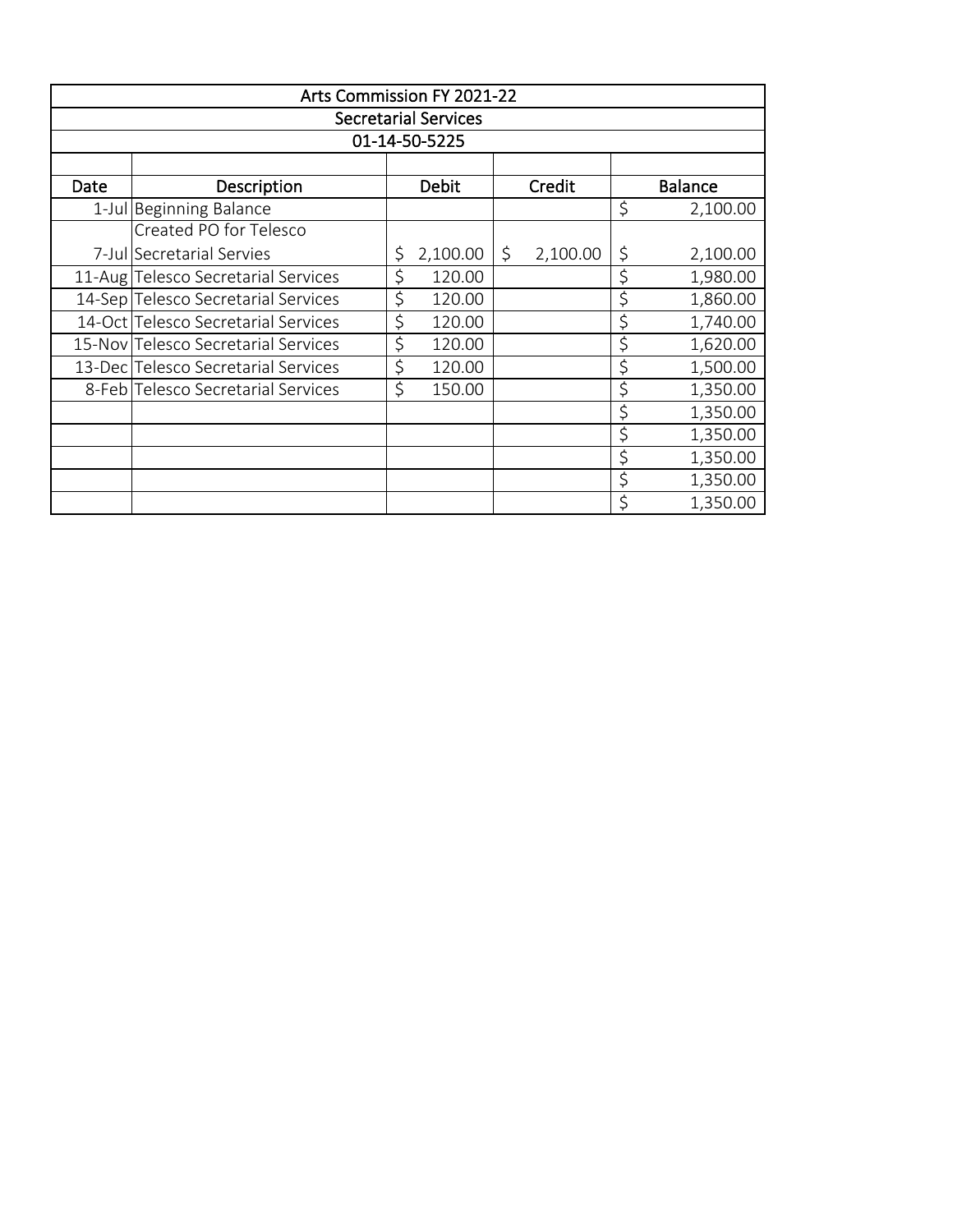|      | Norwalk Arts Commission FY 2021-22 |              |        |  |                |  |  |  |  |
|------|------------------------------------|--------------|--------|--|----------------|--|--|--|--|
|      | Advertising                        |              |        |  |                |  |  |  |  |
|      | Account # 01-14-50-5237            |              |        |  |                |  |  |  |  |
|      |                                    |              |        |  |                |  |  |  |  |
| Date | Description                        | <b>Debit</b> | Credit |  | <b>Balance</b> |  |  |  |  |
|      | 1-Jul Beginning Balance            |              |        |  | 1,500.00       |  |  |  |  |
|      |                                    |              |        |  | 1,500.00       |  |  |  |  |
|      |                                    |              |        |  | 1,500.00       |  |  |  |  |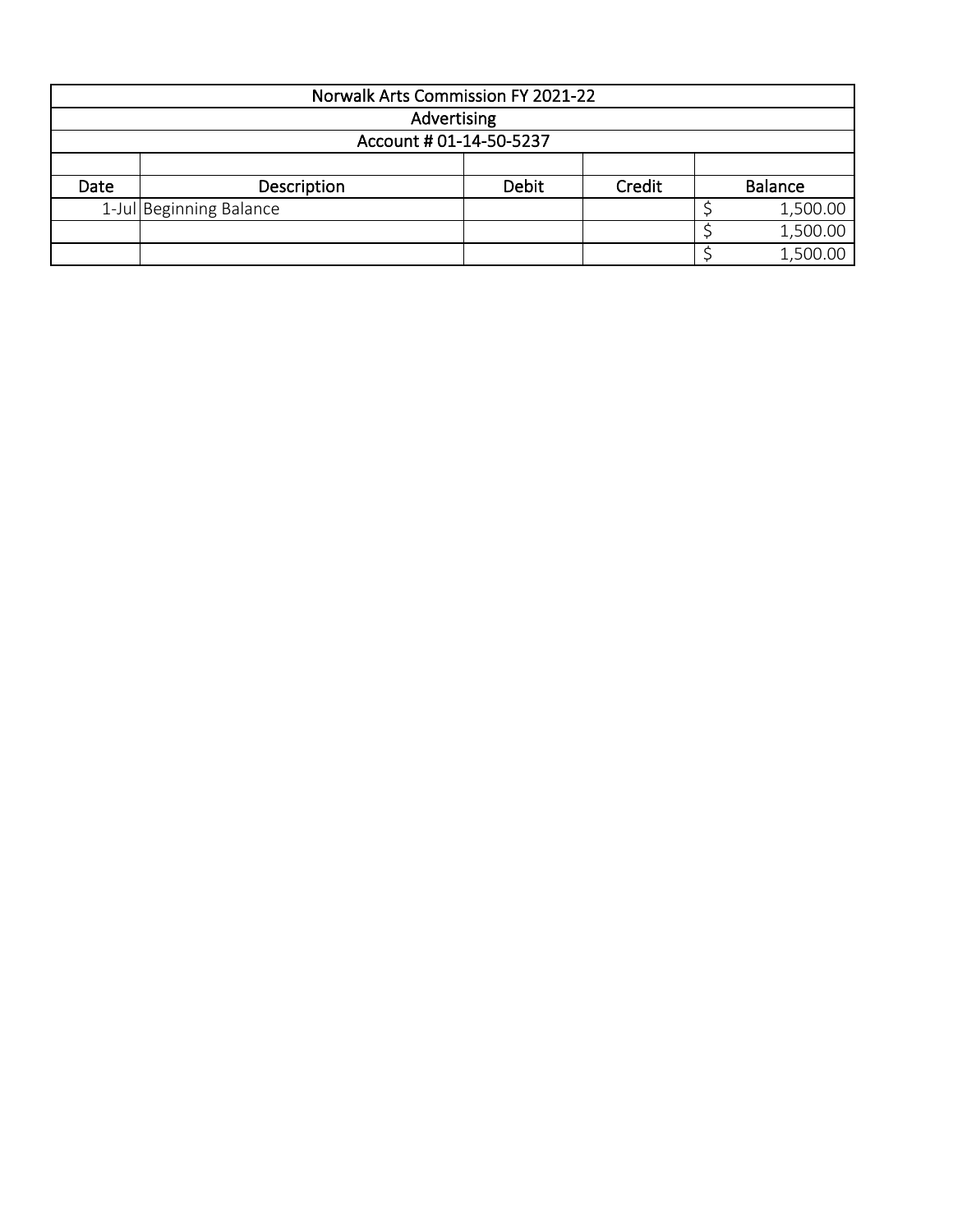|                                    | <b>Norwalk Arts Commission FY 2021-22</b> |    |              |        |    |                |  |  |  |  |
|------------------------------------|-------------------------------------------|----|--------------|--------|----|----------------|--|--|--|--|
| <b>Other Professional Services</b> |                                           |    |              |        |    |                |  |  |  |  |
| Account # 01-14-50-5258            |                                           |    |              |        |    |                |  |  |  |  |
|                                    |                                           |    |              |        |    |                |  |  |  |  |
| Date                               | Description                               |    | <b>Debit</b> | Credit |    | <b>Balance</b> |  |  |  |  |
|                                    | 1-Jul Beginning Balance                   |    |              |        | \$ | 7,800.00       |  |  |  |  |
|                                    | 4-Aug PC July - Nice Festival             | \$ | 333.33       |        | \$ | 7,466.67       |  |  |  |  |
|                                    | 9-Aug Michelle Rakowsky                   | \$ | 500.00       |        | \$ | 6,966.67       |  |  |  |  |
|                                    | 9-Aug mad Lab, LLC                        | \$ | 200.00       |        | \$ | 6,766.67       |  |  |  |  |
|                                    | 8-Sep Michelle Rakowsky                   | \$ | 500.00       |        | \$ | 6,266.67       |  |  |  |  |
|                                    | 8-Oct Michelle Rakowsky                   | \$ | 625.00       |        | \$ | 5,641.67       |  |  |  |  |
|                                    | 9-Nov Michelle Rakowsky                   | \$ | 500.00       |        | \$ | 5,141.67       |  |  |  |  |
|                                    | 29-Nov Michelle Rakowsky                  | \$ | 500.00       |        | \$ | 4,641.67       |  |  |  |  |
|                                    | 7-Jan Michelle Rakowsky                   |    | 625.00       |        | \$ | 4,016.67       |  |  |  |  |
|                                    | 27-Jan Michelle Rakowsky                  | \$ | 500.00       |        | \$ | 3,516.67       |  |  |  |  |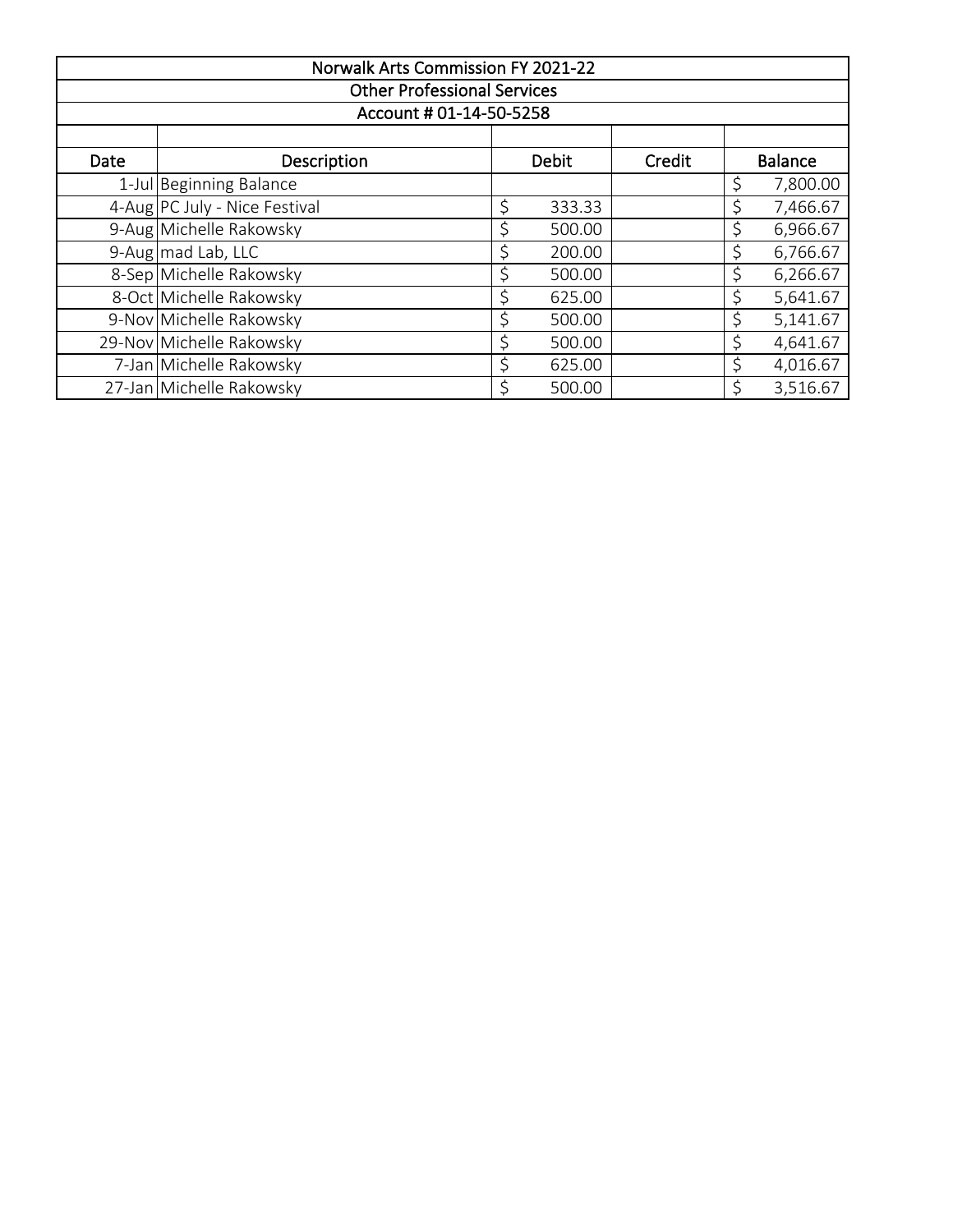|                          | <b>Norwalk Arts Commission FY 2021-22</b> |                  |        |  |    |          |  |        |  |                |
|--------------------------|-------------------------------------------|------------------|--------|--|----|----------|--|--------|--|----------------|
| <b>Business Expenses</b> |                                           |                  |        |  |    |          |  |        |  |                |
| Account # 01-14-50-5286  |                                           |                  |        |  |    |          |  |        |  |                |
|                          |                                           |                  |        |  |    |          |  |        |  |                |
| Date                     | Description                               | <b>Debit</b>     |        |  |    |          |  | Credit |  | <b>Balance</b> |
|                          | 1-Jul Beginning Balance                   |                  |        |  | \$ | 1,500.00 |  |        |  |                |
|                          | 31-Aug Sabrina's Pcard - Amazon (tent)    | \$               | 207.86 |  | \$ | 1,292.14 |  |        |  |                |
|                          | 13-Jan The Norwalk Arts Society           | \$               | 250.00 |  | \$ | 1,042.14 |  |        |  |                |
|                          | 31-Jan Pcard - Hootsuite Inc - annual fee | $\overline{\xi}$ | 370.10 |  | \$ | 672.04   |  |        |  |                |
|                          |                                           |                  |        |  | \$ | 672.04   |  |        |  |                |
|                          |                                           |                  |        |  | \$ | 672.04   |  |        |  |                |
|                          |                                           |                  |        |  | \$ | 672.04   |  |        |  |                |
|                          |                                           |                  |        |  | \$ | 672.04   |  |        |  |                |
|                          |                                           |                  |        |  | \$ | 672.04   |  |        |  |                |
|                          |                                           |                  |        |  | \$ | 672.04   |  |        |  |                |
|                          |                                           |                  |        |  | \$ | 672.04   |  |        |  |                |
|                          |                                           |                  |        |  | \$ | 672.04   |  |        |  |                |
|                          |                                           |                  |        |  | \$ | 672.04   |  |        |  |                |
|                          |                                           |                  |        |  | \$ | 672.04   |  |        |  |                |
|                          |                                           |                  |        |  | \$ | 672.04   |  |        |  |                |
|                          |                                           |                  |        |  | \$ | 672.04   |  |        |  |                |
|                          |                                           |                  |        |  | \$ | 672.04   |  |        |  |                |
|                          |                                           |                  |        |  | \$ | 672.04   |  |        |  |                |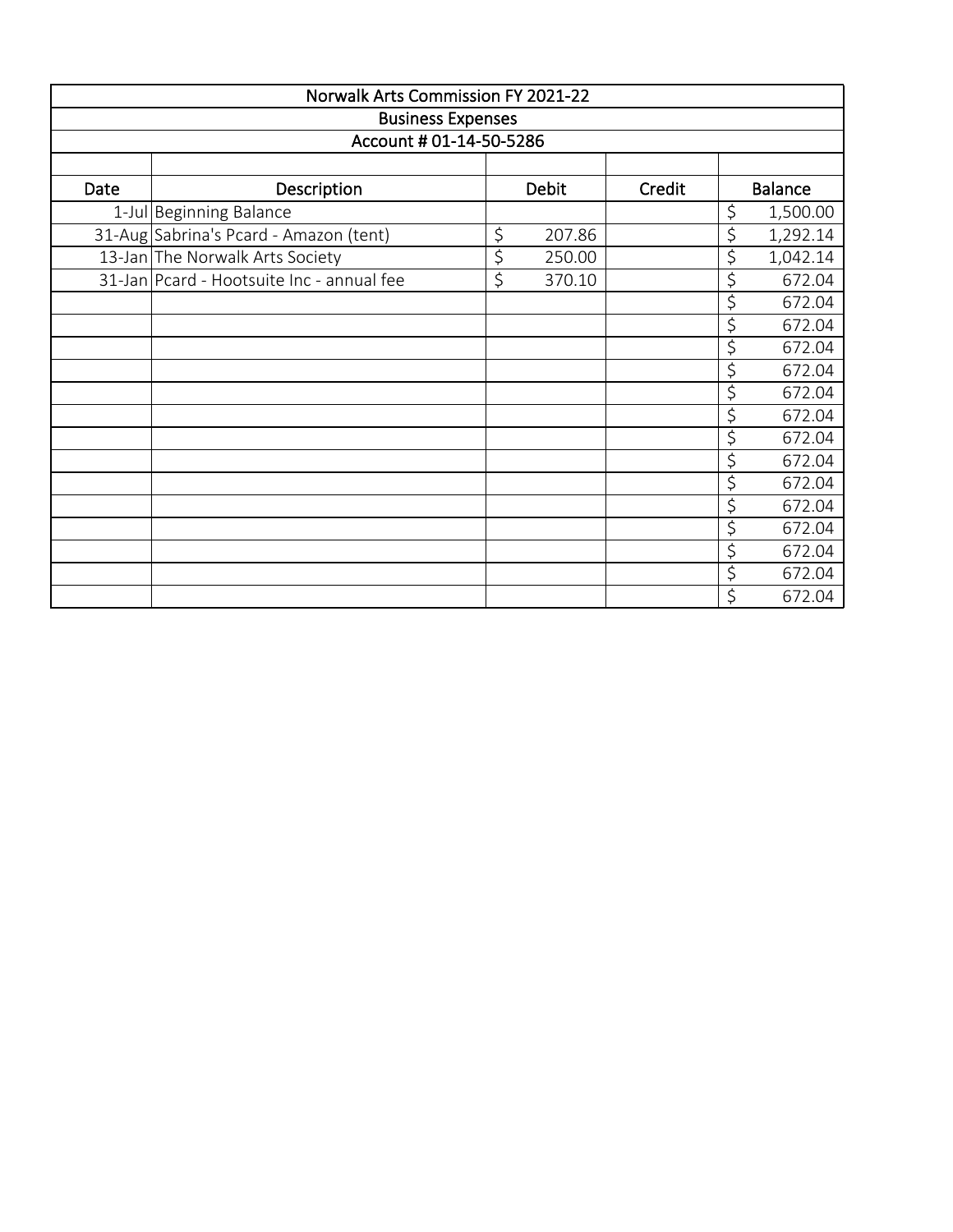| <b>Norwalk Arts Commission</b> |                       |                                      |                         |          |          |                 |                    |                          |  |                          |  |                |
|--------------------------------|-----------------------|--------------------------------------|-------------------------|----------|----------|-----------------|--------------------|--------------------------|--|--------------------------|--|----------------|
|                                | <b>Budget Summary</b> |                                      |                         |          |          |                 |                    |                          |  |                          |  |                |
| Dept                           | Account               | Summary                              | <b>Original Balance</b> |          | Expenses |                 | <b>Transfer In</b> |                          |  | <b>Transfer Out</b>      |  | <b>Balance</b> |
| 011450                         | 5221                  | Printing & Duplicating               |                         | 1,500.00 |          | $(370.00)$ \$   |                    |                          |  | $(250.00)$ \$            |  | 880.00         |
|                                |                       | Secretarial Services (PO for Telesco |                         |          |          |                 |                    |                          |  |                          |  |                |
|                                | 5225                  | Secretarial Services)                |                         | 2,100.00 |          | $(750.00)$ \$   |                    | $\overline{\phantom{a}}$ |  | $\overline{\phantom{0}}$ |  | 1,350.00       |
|                                | 5237                  | Advertising                          |                         | 1,500.00 |          |                 |                    |                          |  |                          |  | 1,500.00       |
|                                | 5258                  | Other Professional Services          |                         | 7,800.00 |          | $(4,283.33)$ \$ |                    |                          |  | $\overline{\phantom{0}}$ |  | 3,516.67       |
|                                | 5286                  | <b>Business Expenses</b>             |                         | 1,500.00 |          | (827.96)        |                    |                          |  | $\overline{\phantom{0}}$ |  | 672.04         |
|                                | 5329                  | Other Operating Supplies             |                         |          |          | (250.00)        |                    | 250.00                   |  |                          |  |                |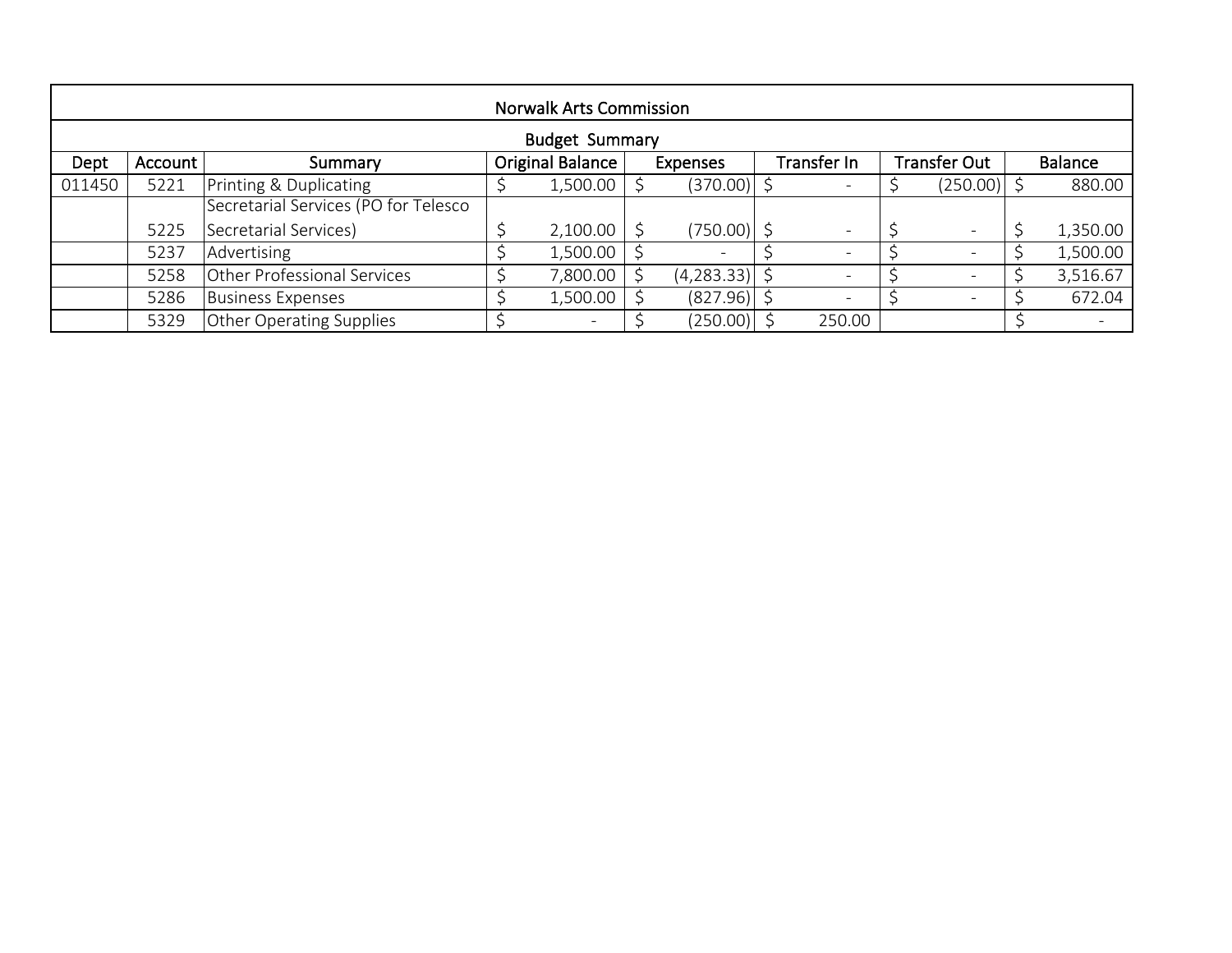| <b>Business Development &amp; Tourism</b> |                                                |             |          |                |           |  |  |  |  |  |  |
|-------------------------------------------|------------------------------------------------|-------------|----------|----------------|-----------|--|--|--|--|--|--|
| MLK BLVD ART FY 2020-21                   |                                                |             |          |                |           |  |  |  |  |  |  |
|                                           | 09-21-1450-5777 PROJECT C0792                  |             |          |                |           |  |  |  |  |  |  |
|                                           |                                                |             |          |                |           |  |  |  |  |  |  |
| Date                                      | Description                                    | Debit       | Credit   | <b>Balance</b> |           |  |  |  |  |  |  |
|                                           | 1-Jul Beginning Balance                        |             |          | \$             | 50,000.00 |  |  |  |  |  |  |
|                                           | Julio Pardo Creative - PO (Bal of \$6,750 with |             |          |                |           |  |  |  |  |  |  |
|                                           | 10-Feb correction)                             | \$10,500.00 |          | \$             | 39,500.00 |  |  |  |  |  |  |
|                                           | 29-Oct Lauren Clayton Sarsoza - PO             | \$26,500.00 |          | Ś              | 13,000.00 |  |  |  |  |  |  |
|                                           | 23-Feb Increase J Pardo PO (correction)        | 6,000.00    |          | Ś              | 7,000.00  |  |  |  |  |  |  |
|                                           | Balance from closed po                         |             | 2,500.00 | \$             | 9,500.00  |  |  |  |  |  |  |
|                                           |                                                |             |          | \$             | 9,500.00  |  |  |  |  |  |  |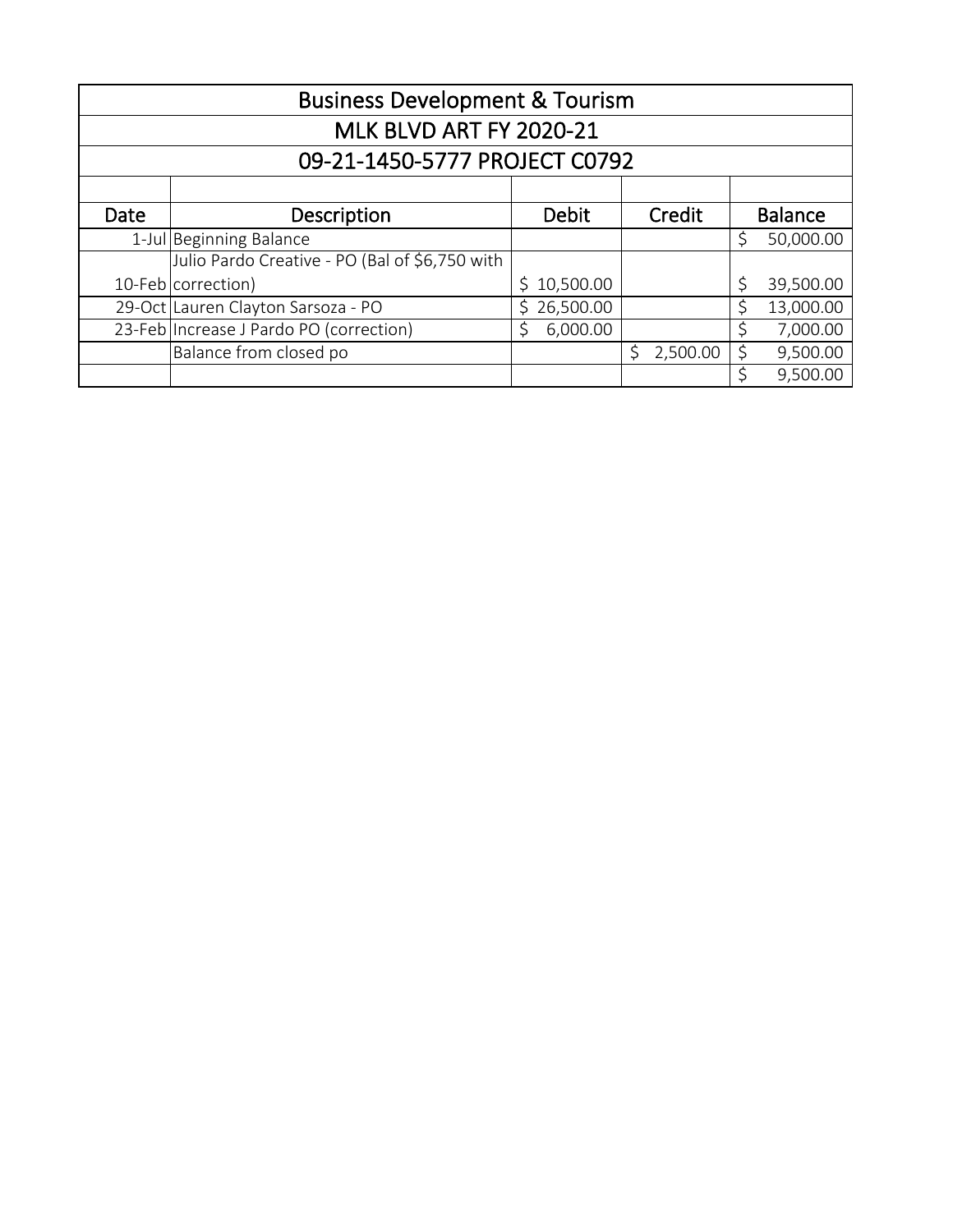|                               | <b>Business Development &amp; Tourism</b>   |                    |              |               |                |           |  |  |  |  |
|-------------------------------|---------------------------------------------|--------------------|--------------|---------------|----------------|-----------|--|--|--|--|
| MLK BLVD ART FY 2020-21       |                                             |                    |              |               |                |           |  |  |  |  |
| 09-21-1450-5777 PROJECT C0792 |                                             |                    |              |               |                |           |  |  |  |  |
|                               | Julio Pardo PO#2100690                      |                    |              |               |                |           |  |  |  |  |
|                               |                                             |                    |              |               |                |           |  |  |  |  |
| Date                          | Description                                 |                    | <b>Debit</b> | Credit        | <b>Balance</b> |           |  |  |  |  |
|                               | 10-Feb Beginning Balance                    |                    |              |               | \$             | 10,500.00 |  |  |  |  |
|                               | 24-Feb Julio Pardo Creative - 1st payment   | \$                 | 5,250.00     |               | \$             | 5,250.00  |  |  |  |  |
|                               | 14-Sep Julio Pardo Creative - 2nd payment   | Ś.                 | 4,500.00     |               | \$             | 750.00    |  |  |  |  |
|                               | 23-Feb PO correction                        |                    |              | Ŝ<br>6,000.00 | \$             | 6,750.00  |  |  |  |  |
|                               | 24-Feb Julio Pardo Creative - Final Payment | \$                 | 4,250.00     |               | \$             | 2,500.00  |  |  |  |  |
|                               | Close PO                                    | $\mathsf{\dot{S}}$ | 2,500.00     |               | \$             |           |  |  |  |  |
|                               |                                             |                    |              |               | \$             |           |  |  |  |  |
|                               |                                             |                    |              |               | \$             |           |  |  |  |  |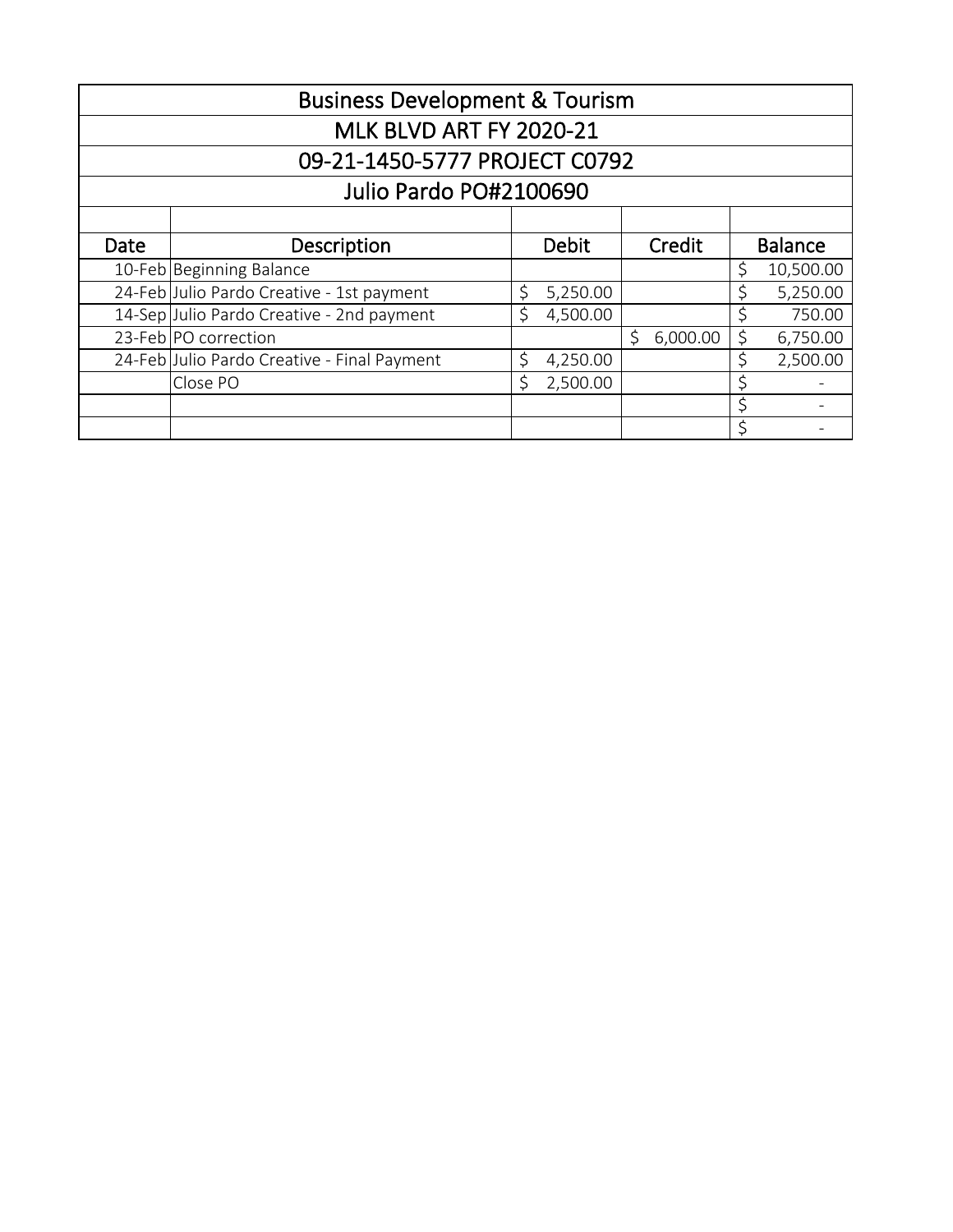|                                | <b>Business Development &amp; Tourism</b>                         |              |        |                |  |  |  |  |  |
|--------------------------------|-------------------------------------------------------------------|--------------|--------|----------------|--|--|--|--|--|
| <b>MLK BLVD ART FY 2020-21</b> |                                                                   |              |        |                |  |  |  |  |  |
|                                | 09-21-1450-5777 PROJECT C0792                                     |              |        |                |  |  |  |  |  |
|                                | Lauren S. Sarsoza PO# 2200614                                     |              |        |                |  |  |  |  |  |
|                                |                                                                   |              |        |                |  |  |  |  |  |
| Date                           | Description                                                       | <b>Debit</b> | Credit | <b>Balance</b> |  |  |  |  |  |
|                                | 29-Oct Lauren C. Sarsoza PO                                       |              |        | 26,500.00      |  |  |  |  |  |
|                                | 13,250.00<br>\$13,250.00<br>4-Nov Lauren C. Sarsoza - 1st Payment |              |        |                |  |  |  |  |  |
|                                | 6-Jan Lauren C. Sarsoza - 2nd Payment                             | \$13,250.00  |        |                |  |  |  |  |  |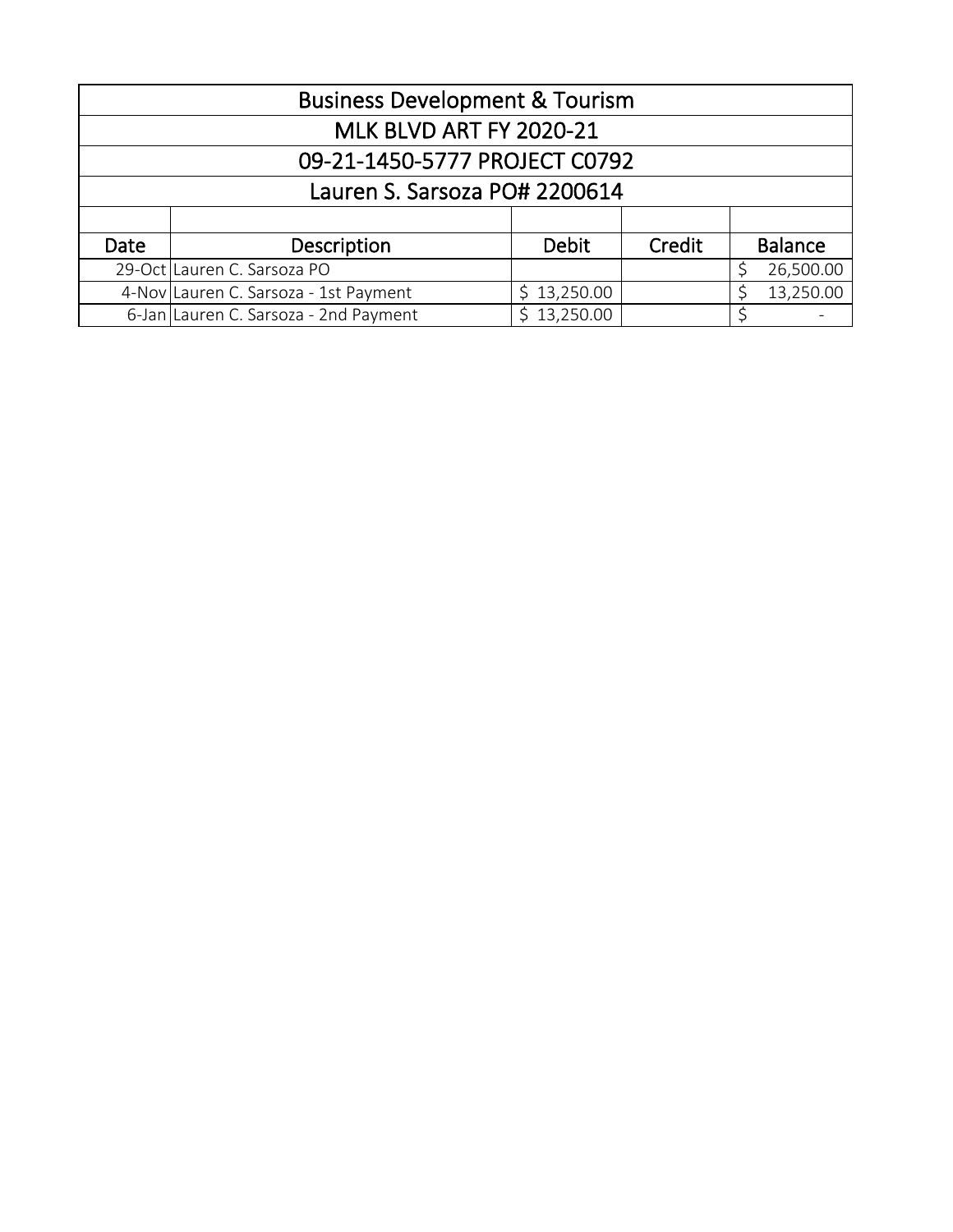| <b>Business Development &amp; Tourism</b> |                              |              |        |                |  |  |  |  |
|-------------------------------------------|------------------------------|--------------|--------|----------------|--|--|--|--|
|                                           | Art In Public Spaces Program |              |        |                |  |  |  |  |
|                                           | 0922-3760-5777-C0804         |              |        |                |  |  |  |  |
|                                           |                              |              |        |                |  |  |  |  |
| Date                                      | Description                  | <b>Debit</b> | Credit | <b>Balance</b> |  |  |  |  |
|                                           | 1-Jul Beginning Balance      |              |        | 25,000.00      |  |  |  |  |
|                                           |                              |              |        | 25,000.00      |  |  |  |  |
|                                           |                              |              |        | 25,000.00      |  |  |  |  |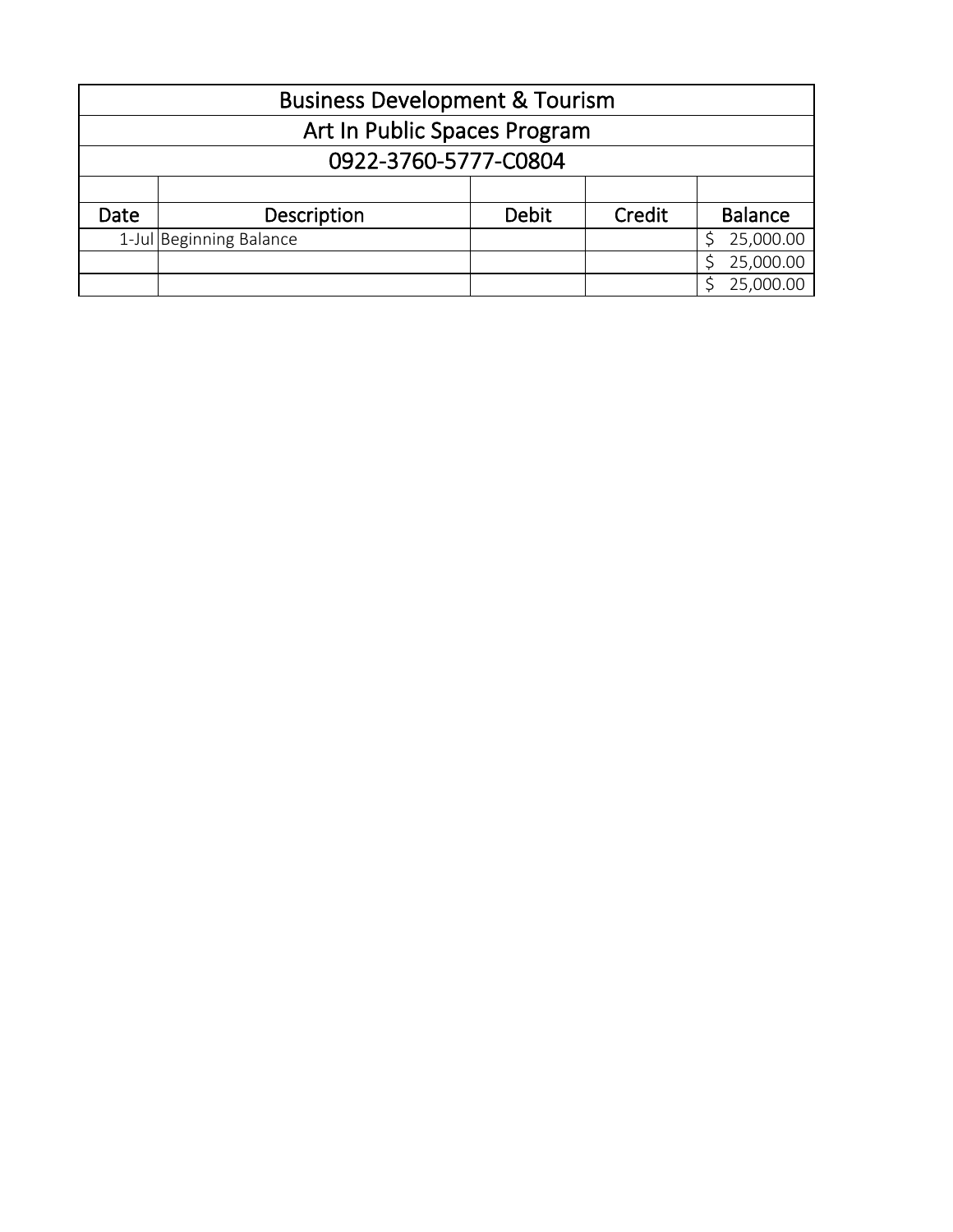| <b>Capital Accounts</b>                             |                |       |  |                                      |     |                  |  |           |             |
|-----------------------------------------------------|----------------|-------|--|--------------------------------------|-----|------------------|--|-----------|-------------|
| <b>Summary of YTD Expenses and Account Balances</b> |                |       |  |                                      |     |                  |  |           |             |
|                                                     |                |       |  |                                      |     |                  |  |           |             |
| <b>Description</b>                                  | Department#    | Pro.# |  | <b>Original Balance Expenditures</b> |     |                  |  | <b>PO</b> | Avail. Bal. |
| <b>IMLK Blvd Art</b>                                | 0921-1450-5777 | C0792 |  | 50,000.00                            | -SS | $40,500.00$ \ \$ |  |           | 9,500.00    |
| PO: Julio Pardo                                     |                |       |  | 16,500.00                            | \$. | 16,500.00        |  |           |             |
| Req: Studio 162, LLC                                |                |       |  | 26,500.00                            |     | 26,500.00        |  |           |             |
| Arts in Public Places Program                       | 0922-3760-5777 | C0804 |  | 25,000.00                            |     |                  |  |           | 25,000.00   |